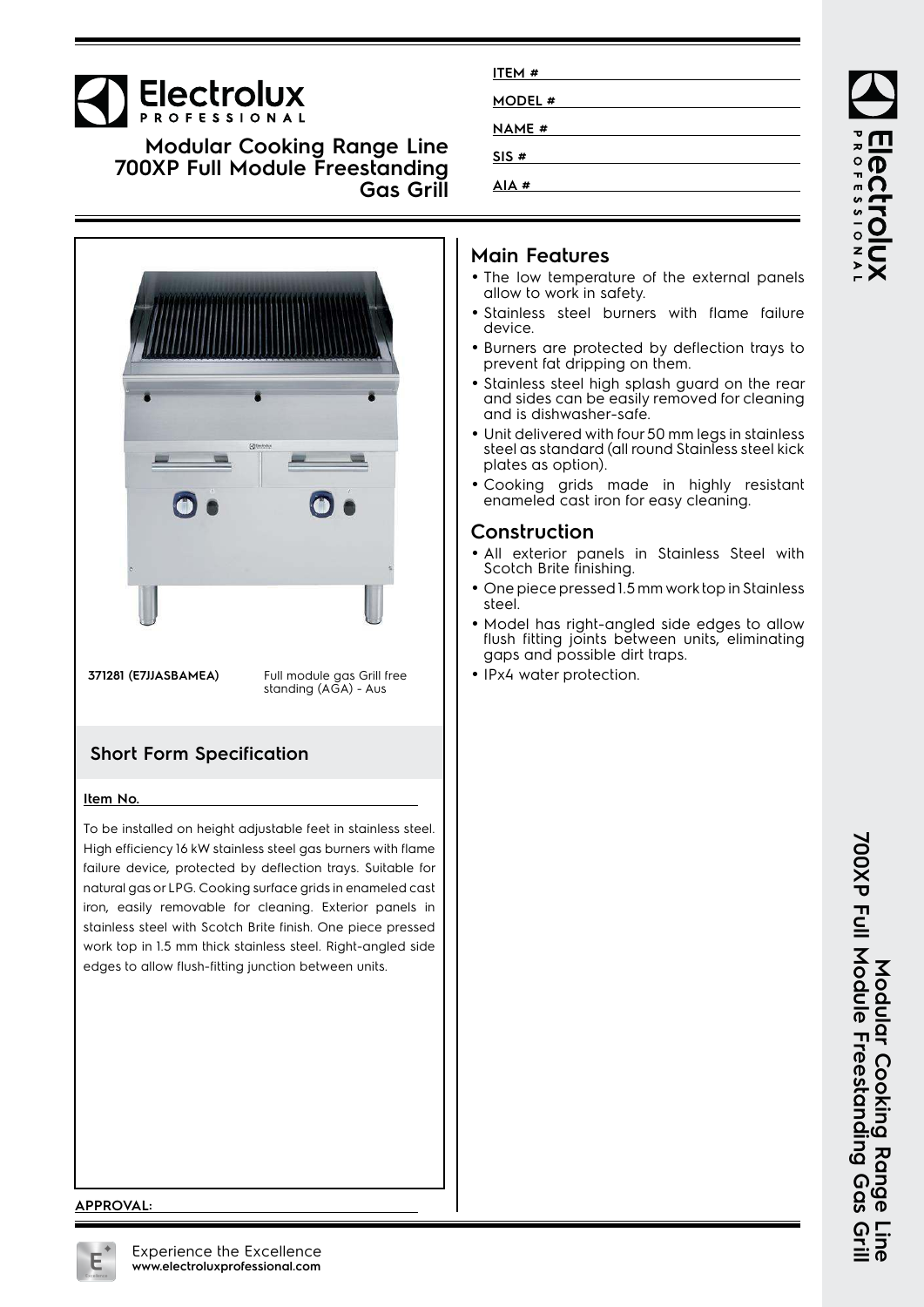

| Included Accessories                                                                                           |                   |   |
|----------------------------------------------------------------------------------------------------------------|-------------------|---|
| · 1 of Scraper for free standing grills                                                                        | PNC 206422        |   |
| <b>Optional Accessories</b>                                                                                    |                   |   |
| • Junction sealing kit                                                                                         | PNC 206086        | ❏ |
| • Draught diverter, 150 mm diameter                                                                            | PNC 206132        | ∩ |
| • Matching ring for flue condenser, 150<br>mm diameter                                                         | PNC 206133        | ∩ |
| • Kit 4 wheels - 2 swivelling with brake PNC 206135<br>- it is mandatory to install Base<br>support and wheels |                   | ❏ |
| • Flanged feet kit                                                                                             | PNC 206136        | ❏ |
| • Frontal kicking strip for concrete<br>installation, 800mm                                                    | PNC 206148        | ∩ |
| • Frontal kicking strip for concrete<br>installation, 1000mm                                                   | <b>PNC 206150</b> | ∩ |
| • Frontal kicking strip for concrete<br>installation, 1200mm                                                   | <b>PNC 206151</b> | ∩ |
| • Frontal kicking strip for concrete<br>installation, 1600mm                                                   | PNC 206152        | ◻ |
| • Frontal kicking strip, 800mm (not for<br>refr-freezer base)                                                  | <b>PNC 206176</b> | ∩ |
| • Frontal kicking strip, 1000mm (not for PNC 206177<br>refr-freezer base)                                      |                   | ❏ |
| · Frontal kicking strip, 1200mm (not for PNC 206178<br>refr-freezer base)                                      |                   | ∩ |
| • Frontal kicking strip, 1600mm (not for PNC 206179<br>refr-freezer base)                                      |                   | ❏ |
| $\bullet\,$ Kit 4 feet for concrete installation<br>(not for 900 line free standing grill)                     | <b>PNC 206210</b> | ∩ |
| • Central support for installation of<br>drawers and grid (on 800/1200mm<br>bases) and of doors (on 1200mm     | PNC 206245        | ∩ |
| bases)<br>• Flue condenser for 1 module, 150 mm PNC 206246                                                     |                   | ❏ |
| diameter<br>• Pair of side kicking strips                                                                      | PNC 206249        | ❏ |
| • Pair of side kicking strips for                                                                              | PNC 206265        | ∩ |
| concrete installation                                                                                          |                   |   |
| • Water filling tap for free standing<br>grills                                                                | PNC 206281        | ∩ |
| • Chimney upstand, 800mm                                                                                       | PNC 206304        | ∩ |
| • Right and left side handrails                                                                                | PNC 206307        | ❏ |
| - Back handrail 800 mm<br>٠                                                                                    | PNC 206308        | ⊔ |
| • Base support for feet or wheels -<br>800mm (700/900)                                                         | PNC 206367        | ∩ |
| • Base support for feet or wheels -<br>1200mm (700/900)                                                        | PNC 206368        | ◻ |
| • Base support for feet or wheels -<br>1600mm (700/900)                                                        | PNC 206369        | ❏ |
| • Base support for feet or wheels -<br>2000mm (700/900)                                                        | PNC 206370        | ◻ |
| • Rear paneling - 800mm (700/900)                                                                              | PNC 206374        | ❏ |
| • Rear paneling - 1000mm (700/900)                                                                             | PNC 206375        | ◻ |
| • Rear paneling - 1200mm (700/900)                                                                             | PNC 206376        | ◻ |
| • Kit town gas nozzles (G150) for 700<br>grill                                                                 | PNC 206389        | ◻ |
| • Stainless steel grid for free standing<br>wide grills (700XP)                                                | <b>PNC 206410</b> | ∩ |
| • Stainless steel grids with drain shape<br>for free standing wide grills (700XP)                              | <b>PNC 206411</b> | ∩ |
| • Scraper for grids with drainage<br>channels - top grills                                                     | PNC 206421        | ∩ |
| • Scraper for free standing grills                                                                             | PNC 206422        | ❏ |

 $\epsilon$ 

 $\left(\frac{1}{\text{Div} \cdot \text{GL}}\right)$ 

## **Modular Cooking Range Line 700XP Full Module Freestanding Gas Grill**

| • 2 side covering panels for free standing PNC 216000<br>appliances |                   |   |
|---------------------------------------------------------------------|-------------------|---|
| • Frontal handrail, 800mm                                           | <b>PNC 216047</b> | □ |
| • Frontal handrail, 1200mm                                          | <b>PNC 216049</b> |   |
| • Frontal handrail, 1600mm                                          | <b>PNC 216050</b> |   |
| • Large handrail - portioning shelf,<br>800 <sub>mm</sub>           | <b>PNC 216186</b> |   |

• Pressure regulator for gas units PNC 927225 ❑

**Modular Cooking Range Line 700XP Full Module Freestanding Gas Grill**

The company reserves the right to make modifications to the products without prior notice. All information correct at time of printing.